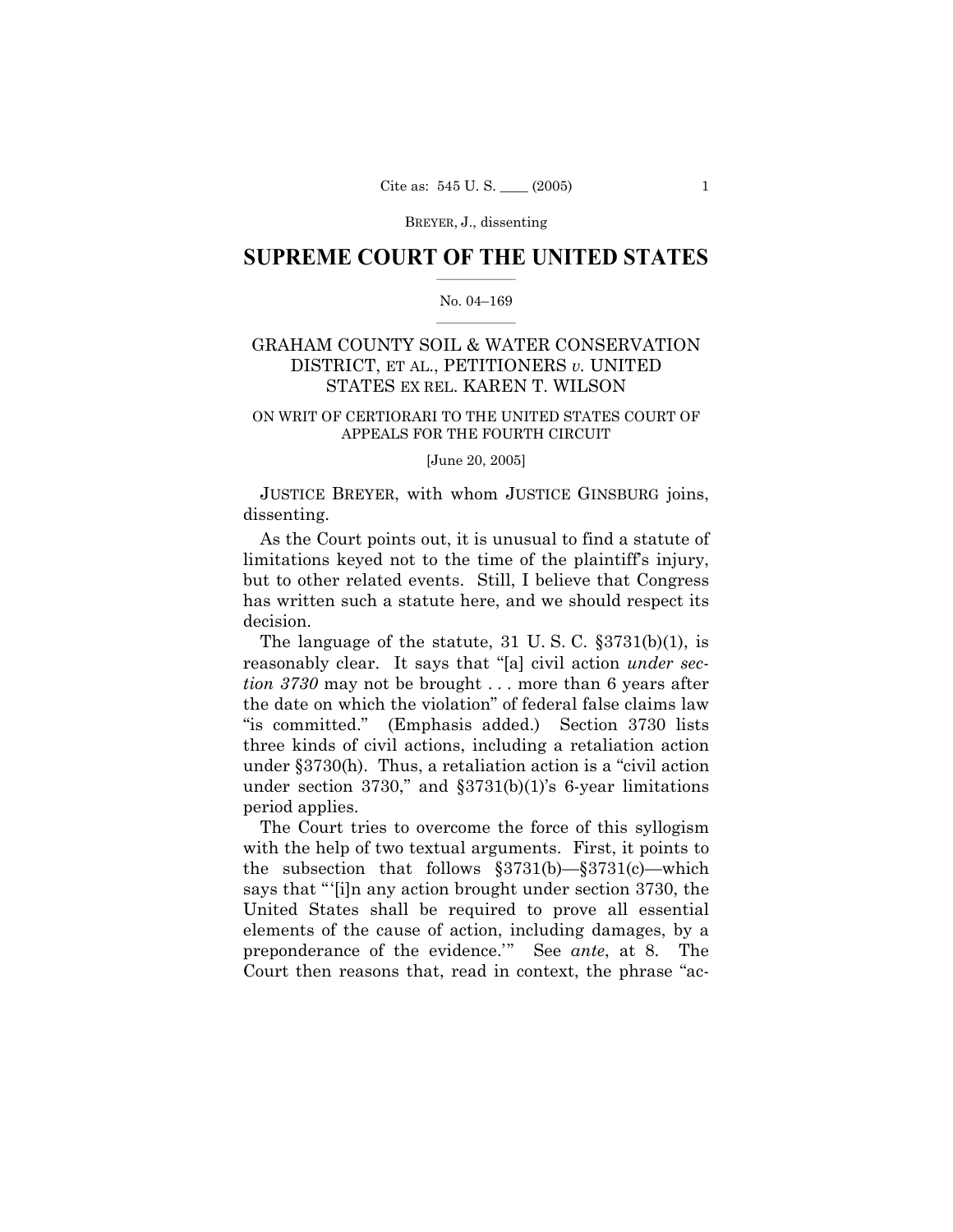# 2 GRAHAM COUNTY SOIL & WATER CONSERVATION DIST. *v.* UNITED STATES EX REL. WILSON BREYER, J., dissenting

tion brought under section 3730" could not refer to *all* the civil actions listed under ß3730, for the United States is not ordinarily a party to private retaliation suits brought under §3730(h). *Ibid.* Rather, the phrase "action brought" under section 3730" must refer only to the false claims actions listed in ßß3730(a) and (b). *Ibid.* Thus, according to the Court, if in  $\S 3731(c)$ , the phrase "action brought" under section 3730î refers only to a *subset* of the actions listed under ß3730, one can read the similar phrase in ß3731(b)(1) to contain a similar limitation. *Ibid.*

 The problem with this argument lies in its conclusion. The reason that  $\S 3731(c)$  may apply only to  $\S 3730(a)$  and  $(b)$  actions has nothing to do with the phrase "action" brought under section 3730." Rather, any limitation on  $\S 3731(c)$ 's application comes from different words, namely, "the United States." These latter words make clear not that the phrase "under section 3730" has a different *meaning* than in (b), but that (c) comes into play only in cases in which the United States is a party (and *only* in such cases, compare *ibid.*). Because it is these words—the subject of the subsection, "the United States"—that determines whether (c) has application in any given case, there is nothing in §3731(c) that would make it "reasonable," *ibid.*, to read the phrase "action under section 3730" *in section*  $3731(b)(1)$  to apply, as the Court concludes, to only "two out of three actions under section 3730."

The subsections surrounding  $\S$  $3731(b)$  and (c) further undermine the Court's extratextual limitation on "[a] civil action under section 3730." In  $\S 3731(a)$ , Congress apparently used the phrase "under section 3730" to mean all three  $\S 3730$  actions.  $\S 3731(a)$  (a "subpoena requiring the attendance of a witness at a trial or hearing conducted under section 3730 of this title may be served at any place in the United States"). And in  $\S 3731(d)$ , Congress used the very words that the Court seeks to find in ß3731(b), but that do not there exist—namely, the words "under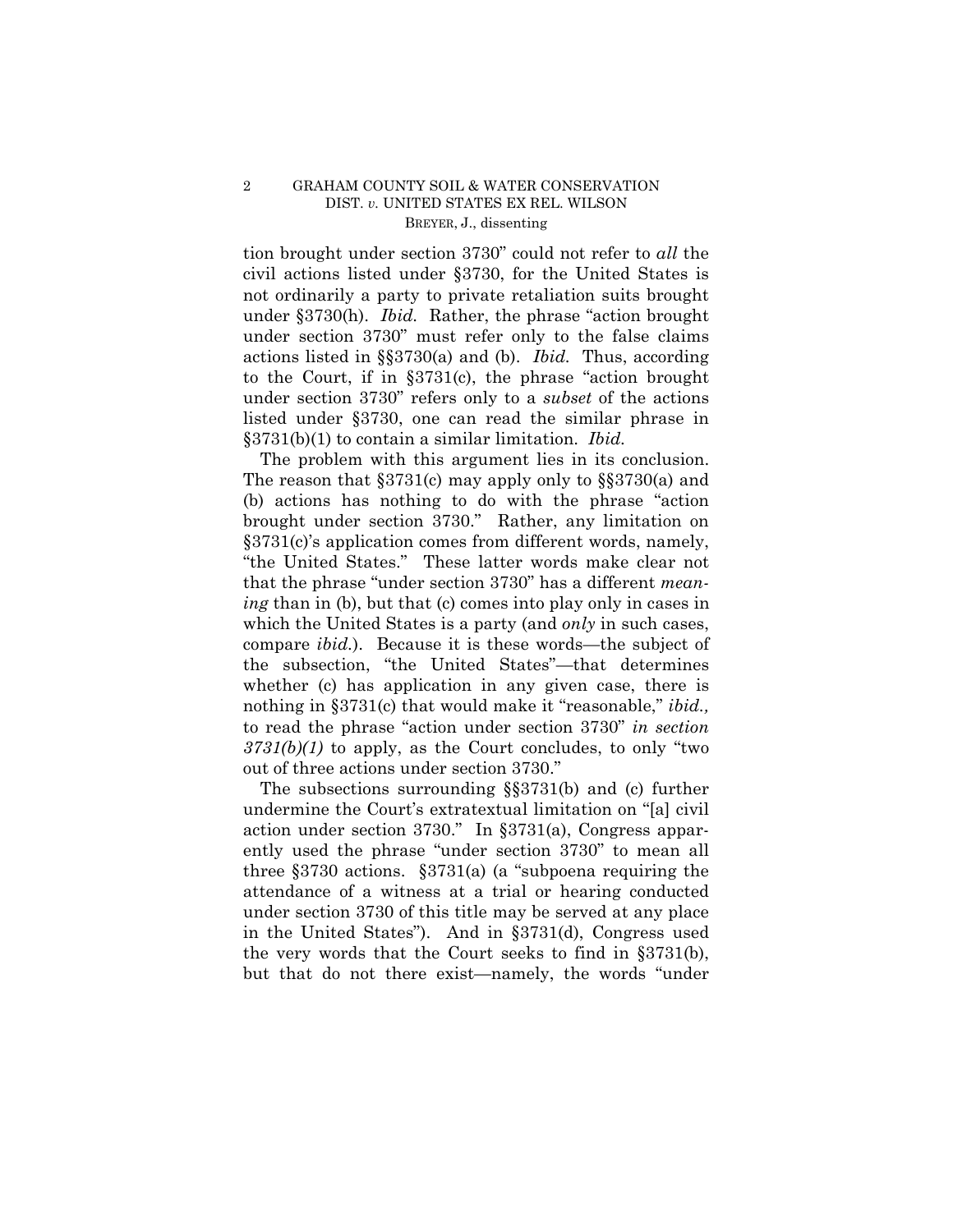#### BREYER, J., dissenting

subsection (a) or (b) of section  $3730^{\circ}$ —when it meant to narrow a provision's compass to two out of the three §3730 causes of action.  $\S 3731(d)$  ("[A] final judgment rendered in favor of the United States in any criminal proceeding charging fraud or false statements . . . shall estop the defendant from denying the essential elements of the offense in any action which involves the same transaction as in the criminal proceeding and which is brought under subsection (a) or (b) of section 3730"); see also *ante*, at 12. The statutory context therefore shows that Congress did not intend for the phrase "[a] civil action under section 3730î to mean anything other than what it says.

 Second, the Court points to language in ß3731(b)(1) that specifies *when* the limitations period begins to run: "the date on which the violation" of the false claims provision, §3729, "is committed." See *ante*, at 5-7. It then points out that a retaliation action does not necessarily involve an *actual* false claims violation, because (it assumes) a retaliation plaintiff need only show "a *suspected* violation." *Ante*, at 7 (emphasis in original). Thus, adopting respondent's and the Government's reading, the Court reasons, would require reading some words into  $$3731(b)(1)$ —so that it would say "the [suspected or actual] violation" which would distort the statute more than reading some other, different words into the statute—so that it would say "[a] civil action under section 3730[(a) or (b)]." *Ibid.* 

The difficulty with the Court's choice of the latter linguistic addition is that the two sets of textual insertions on the one hand "suspected or actual," on the other hand "(a) or  $(b)$ "—are not equivalent. Statutes of limitations, when referring to starting points, generally refer not to *actual* events, but to *alleged* events. Thus, a plaintiffís tort action is timely if he files it within, say, three years of the *alleged* negligently caused injury; a plaintiff's breachof-contract action is timely if filed within, say, one year of the *alleged* breach. And a plaintiff who loses such an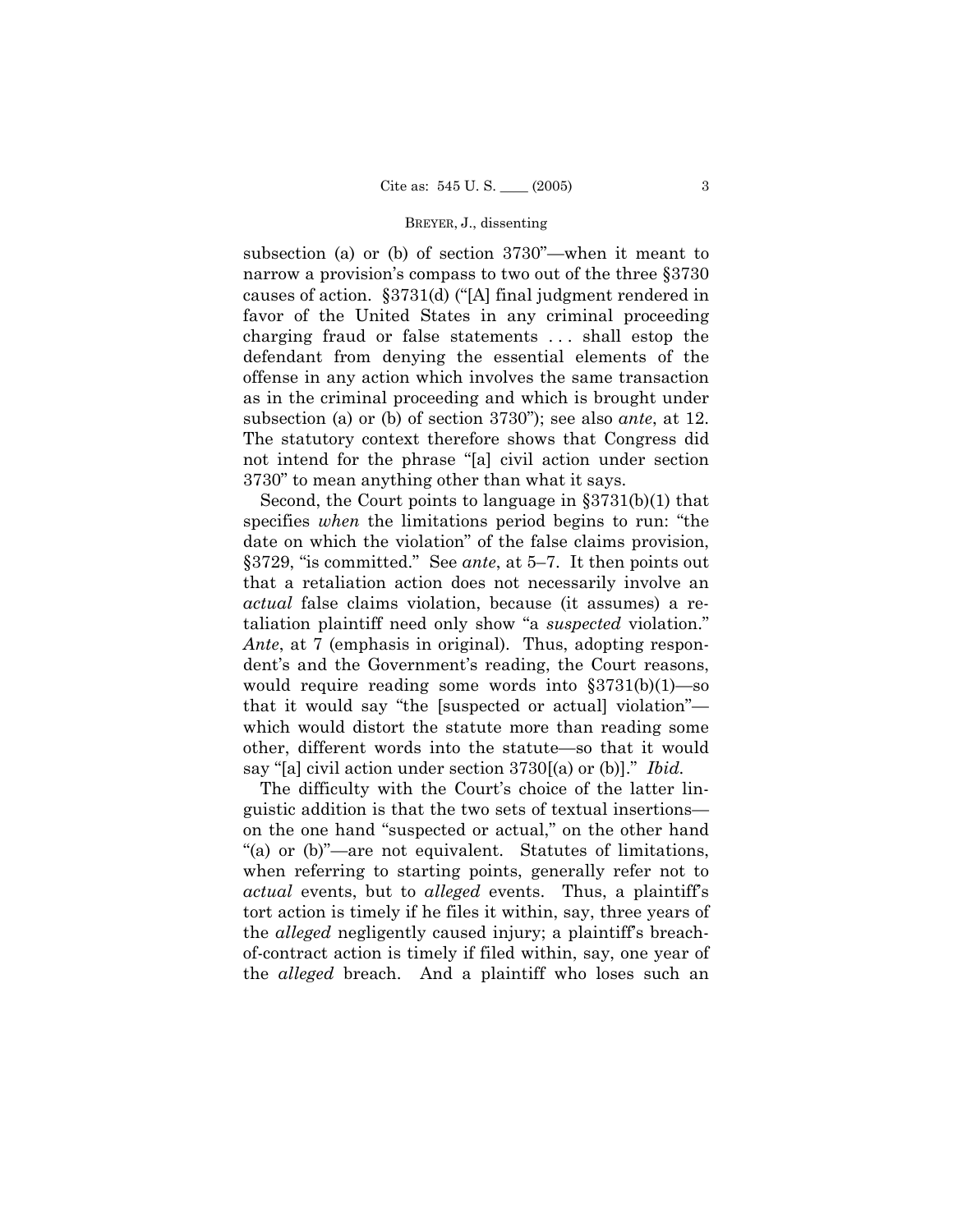# 4 GRAHAM COUNTY SOIL & WATER CONSERVATION DIST. *v.* UNITED STATES EX REL. WILSON BREYER, J., dissenting

action because the defendant shows, say, that there was no such injury or no such breach, has not, for that reason, brought the action outside the limitations period. Rather, the suit is still timely even though the violation remains nothing more than "alleged" after trial. Such a plaintiff has simply lost a timely filed action on the merits.

 The provision before us is no different. Section  $3731(b)(1)$ 's 6-year time clock begins to run on "the date on which the violation" of federal false claims law,  $\S 3729$ , "is committed." Thus, any  $\S 3730$  plaintiff—even one bringing a false claims action under  $\S 3730(a)$  or  $\S 3730(b)$ —has six years from the moment of a suspected—that is, an unproven—violation of the False Claims Act's antifraud provision. Thus, as naturally interpreted, the words "the date on which the violation . . . is committed" refer to the date on which the suspected violation occurs.

 I recognize that there is a relevant distinction in this case. In the typical case (say, the tort or contract case) the plaintiff must ultimately prove all the relevant allegations. Here, the retaliation victim need not prove that her employer did in fact violate federal false claims law, but only that she believed that there was such a violation. See *ibid.* But that distinction does not make the difference. Given the clear link between claimed violations of federal false claims law and retaliation actions (the latter depend on the former) and given that triggering events in statutes of limitations implicitly mean *alleged* triggering events,  $§3731(b)(1)$  remains most naturally read as implicitly referring to alleged or suspected violations of federal false claims law. And at the very least, reading the statute in this way, especially in light of the other statutory indicators, see  $\textit{supra}$ , at 1–3, does far less violence to  $\S 3731(b)(1)$ 's text than does the Court's addition of "(a) or  $(b)$ ."

The Court's far stronger argument is not textual. It concerns the limitations provisionís purpose. That pur-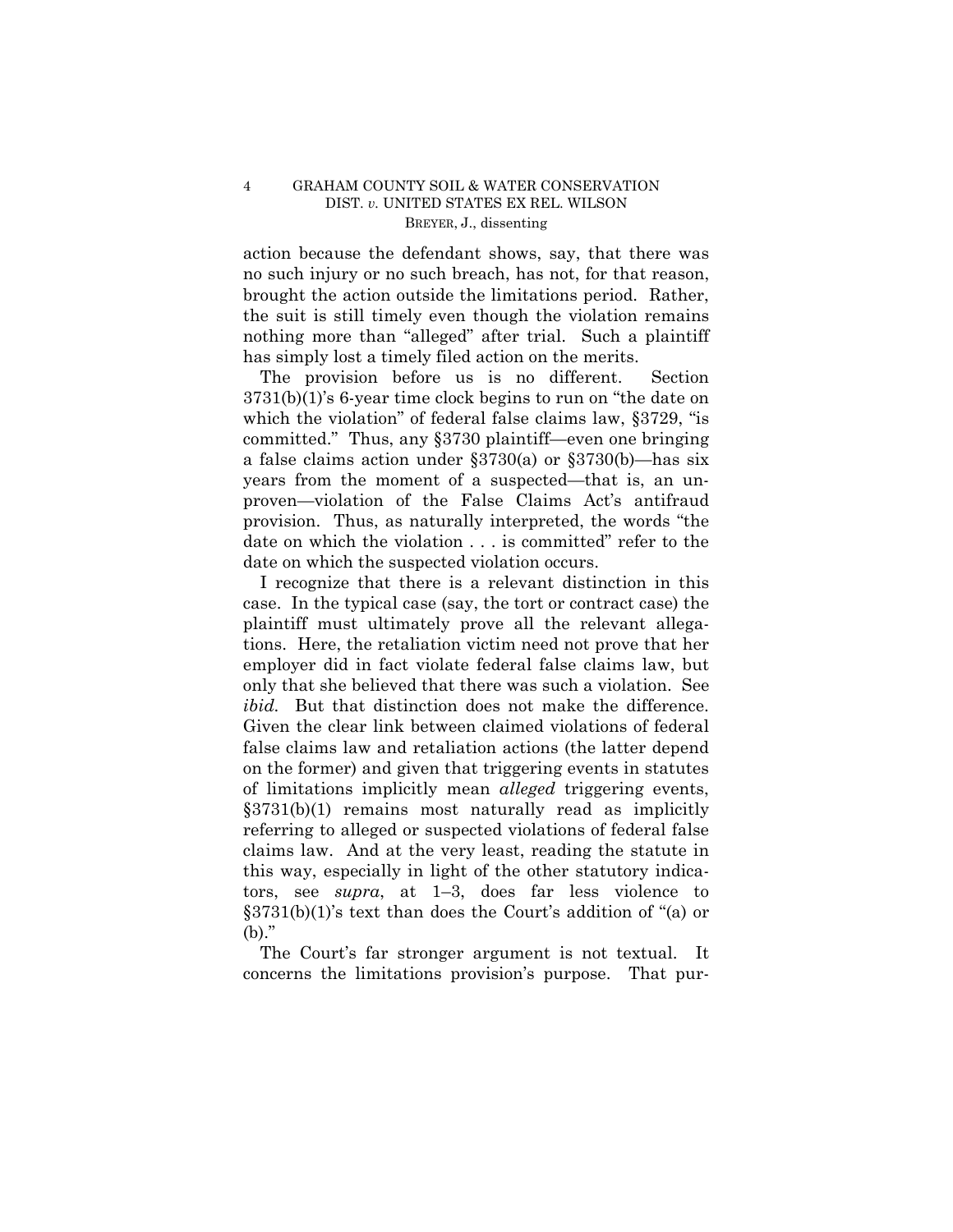#### BREYER, J., dissenting

pose, after all, includes providing victims of retaliation a reasonable time within which they can file an action to vindicate their rights. Cf. S. Rep. No.  $99-345$ , p. 34 (1986) (addition of a retaliation cause of action intended "to halt companies . . . from using the threat of economic retaliation to silence 'whistleblowers'" and to "assure those who may be considering exposing fraud that they are legally protected from retaliatory acts"). How can we reconcile that purpose with a reading of the statute that, as a matter of logic, could allow the limitations period to begin to run, perhaps even to terminate, before the forbidden retaliation occurs? See *ante*, at 12.

 The answer, in my view, is that Congress could have had a particular *qui tam*-related purpose in mind. That is, it could have intended to provide a fairly lengthy limitations period, namely six years from the time the false claims conduct occurs, applicable to *all* related actions, and then to put an end to all such litigation. This makes particular sense given the reasonable assumption that false claims and retaliation actions are likely to be litigated together. See, *e.g.*, App. 11–35 (respondent's complaint pursuing both *qui tam* and retaliation claims in same suit); *United States ex rel. Lujan* v. *Hughes Aircraft Co.*, 162 F. 3d 1027, 1030 (CA9 1998) (same).

 Of course, as the Court emphasizes, such an unusual provision exacts a price, namely possible injury to an individual who suffers retaliation that comes late in the day. But apparently there is no such individual*.* Neither the Court nor petitioners have been able to find any actual example. See, *e.g.*, Tr. of Oral Arg. 5, 6; see also Brief for United States as *Amicus Curiae* 27–28 (United States is unaware of any such example). Nor have I.

By contrast, the Court's reading of the statute exacts a different, but certain, price. It substitutes for a fairly lengthy—and *uniform*—6-year limitations term, a crazyquilt of limitations periods stitched together from the laws